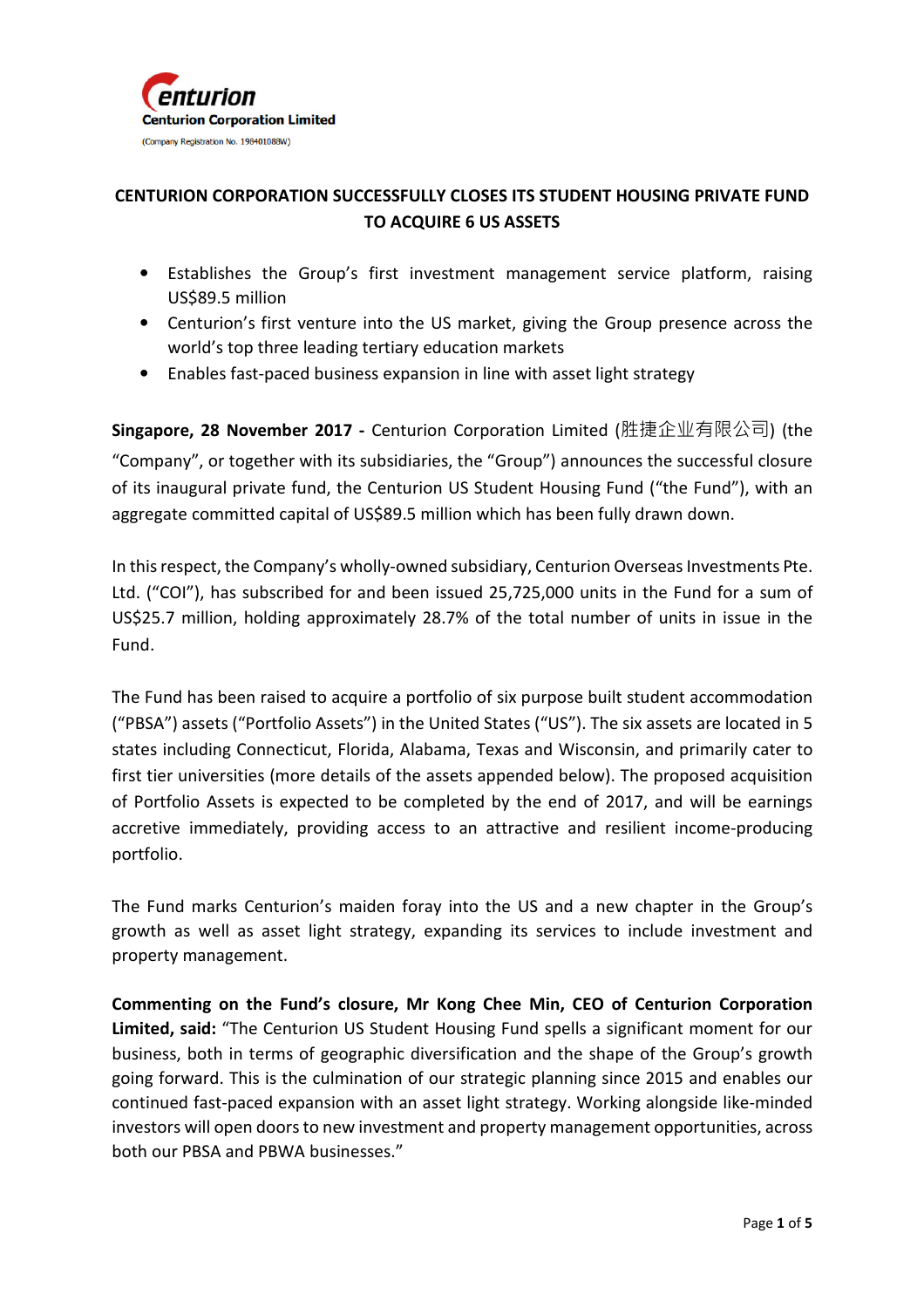

The Fund is constituted as a private trust in Singapore. By investing in the Portfolio Assets, the Fund aims to generate recurring income and capitalise on asset enhancement opportunities to deliver a total return. The Fund is managed by Centurion Student Investment Management Pte. Ltd. (the "Manager"), and Centurion Student Accommodation Trustee Pte. Ltd. has been appointed the trustee of the Fund (the "Trustee"). Both the Manager and the Trustee are wholly-owned subsidiaries of the Company, and the Company is also the sponsor of the Fund.

The Portfolio Assets will be managed under Centurion's student accommodation brand, **dwell,** and operations will be managed through a joint venture with a local partner which is an established student accommodation manager in the US. The Portfolio Assets will see the Group grow its already established international PBSA portfolio under management by 67% to 5,348 beds, across the US, the United Kingdom, Australia and Singapore.

## END

## **ABOUT CENTURION CORPORATION LIMITED**

Centurion Corporation Limited owns and operates workers and student accommodation assets, as well as a storage disc manufacturing business. Its workers accommodation assets are managed under the Westlite brand and its student accommodation assets are managed under the dwell brand.

In Singapore, the Group had a capacity of c.34,700 beds across five workers accommodation assets in Toh Guan, Tuas, Mandai, Woodlands, and Jalan Papan as at 30 September 2017. In Malaysia, the Group had a capacity of c.23,700 beds across six workers accommodation assets in Johor as at 30 September 2017. Westlite Bukit Minyak, with c.6,600 beds (under construction), and Westlite Juru, with c.6,100 beds (under planning) are both expected to be completed in 2018.

As at 30 September 2017, the Group owns RMIT Village, a student accommodation asset with 456 beds in Melbourne, Australia. dwell Adelaide, a 280-bed student accommodation is under development and expected to be completed in the fourth quarter of 2018. In addition, the Group owns a portfolio of eight student accommodation assets with a total of 2,420 beds in the United Kingdom and a 332-bed student accommodation asset in Singapore within the Selegie educational hub. Except for RMIT Village, all the other student accommodation assets are managed under the dwell brand.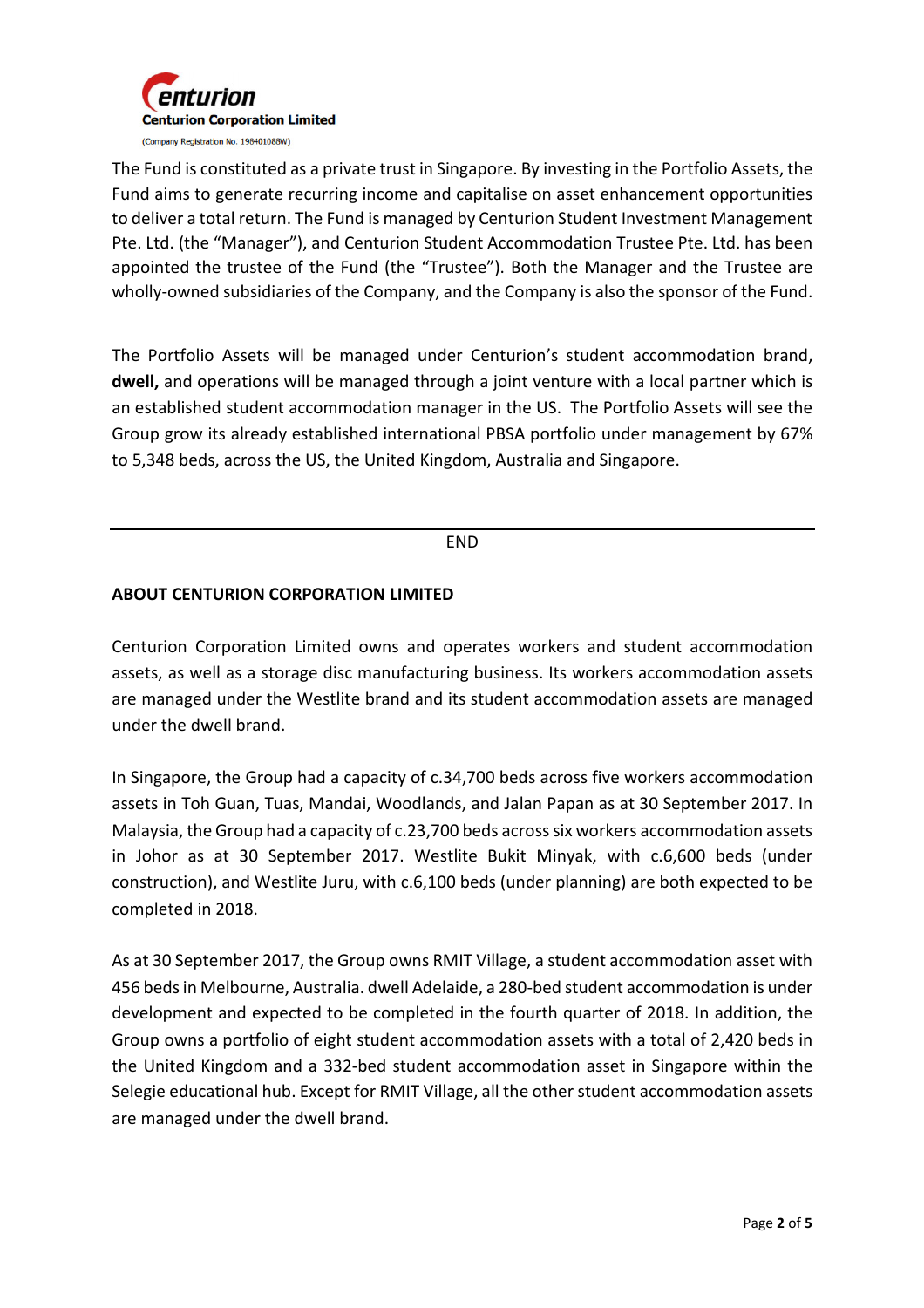

The Group expects to increase its overall portfolio of workers and student accommodation assets from c.61,608 beds as at 30 September 2017 to c.66,148 beds by the end of 2018. For more information, please visit http://www.centurioncorp.com.sg.

# **Investor Contact**  David Oh Investor Relations Manager +65 6745 3288 david.oh@centurioncorp.com.sg

**Media Contact**  Puneet Pal Singh / Lucy Stewart / Grace Thong Klareco Communications +65 6333 3449 List-centurion@klarecocomms.com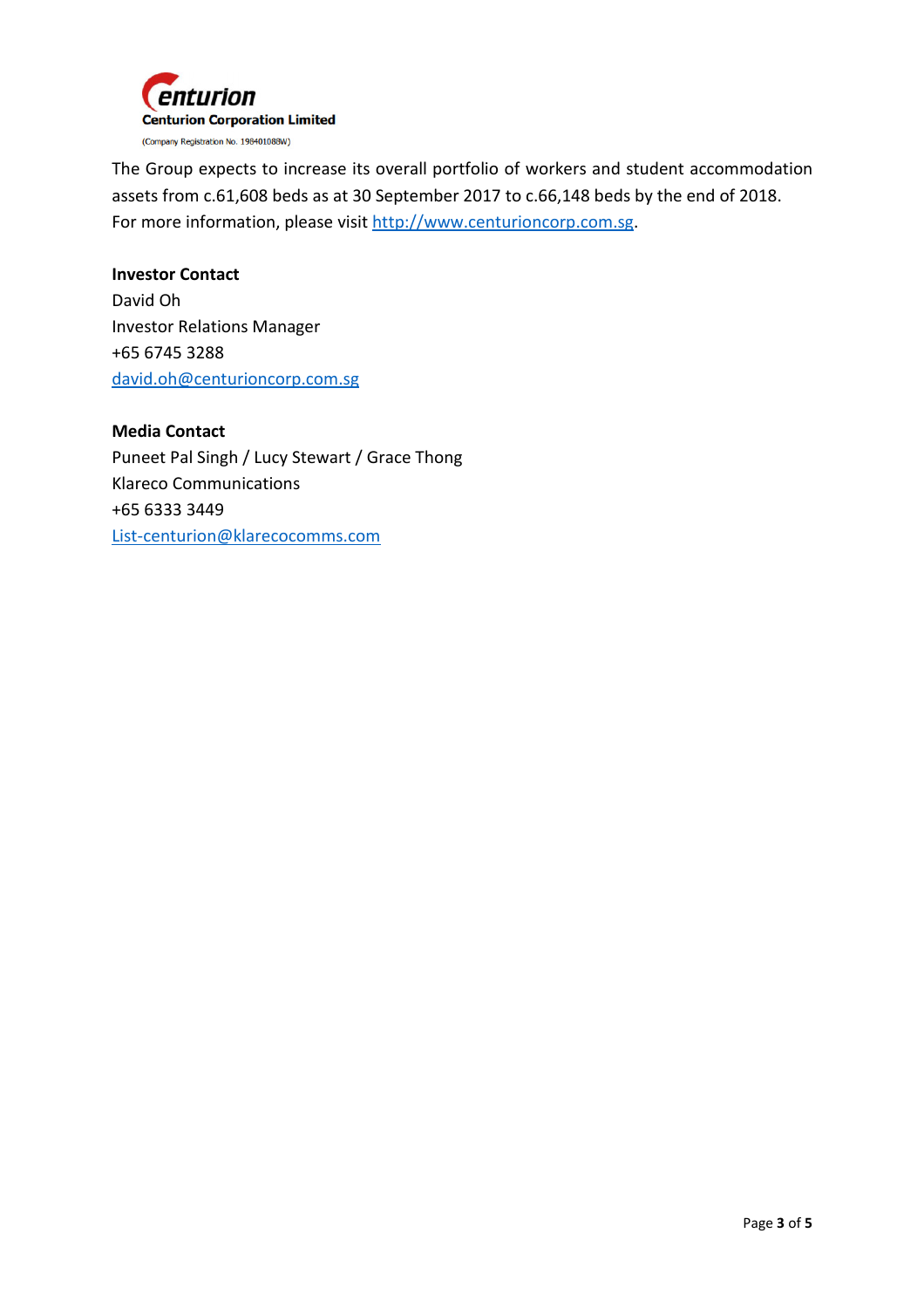

### **APPENDIX**

| <b>Tenn Street</b>              |                                                   |
|---------------------------------|---------------------------------------------------|
| Location                        | Tallahassee, Florida                              |
| <b>Bed count</b>                | 624                                               |
| <b>Universities (enrolment)</b> | Florida State University (40,800)                 |
|                                 | Florida A&M University (9,000)                    |
|                                 | Tallahassee Community College (12,500)            |
| <b>Amenities</b>                | Resort-style Pool and Spa                         |
|                                 | Private Mini Fridge and Microwave in Each Bedroom |
|                                 | Picnic Area with Grill                            |
|                                 | 24H Fitness Centre                                |
|                                 | Sand Volleyball and Basketball Court              |
| <b>Other description</b>        |                                                   |

Shortage of beds catering to the three universities – FSU has the capacity to house only 6,387 students and currently provides housing to 19% of its undergraduate enrolment. As a result, a surplus of 29,893 students are left to see off-campus housing options.

| <b>Towers on State</b>          |                                                    |
|---------------------------------|----------------------------------------------------|
| Location                        | Madison, Wisconsin                                 |
| <b>Bed count</b>                | 231                                                |
| <b>Universities (enrolment)</b> | University of Wisconsin-Madison (43,300)           |
|                                 | Cumulative growth of 2.2% over the past five years |
| <b>Amenities</b>                | Computer Lab and Big Study Room                    |
|                                 | Video Games Room                                   |
|                                 | <b>Fitness Centre</b>                              |
|                                 | Movie Theatre                                      |
|                                 | Washer and Dryer in Select Units                   |
| <b>Other description</b>        |                                                    |

Due to a chronic shortage of on-campus housing, the university does not require first-year students to live on campus. The university currently provides 7,462 beds, including Dejope Hall, which delivered 440 beds when it was completed in August 2012.

| <b>Statesider</b>               |                                                    |
|---------------------------------|----------------------------------------------------|
| Location                        | Madison, Wisconsin                                 |
| <b>Bed count</b>                | 226                                                |
| <b>Universities (enrolment)</b> | University of Wisconsin-Madison (43,300)           |
|                                 | Cumulative growth of 2.2% over the past five years |
| <b>Amenities</b>                | Computer Lab and Big Study Room                    |
|                                 | 24H Front Desk                                     |
|                                 | <b>Fitness Centre</b>                              |
|                                 | Washer and Dryer on Each Floor                     |
|                                 | <b>Complementary Private Tutoring</b>              |
| <b>Other description</b>        |                                                    |

Due to a chronic shortage of on-campus housing, the university does not require first-year students to live on campus. The university currently provides 7,462 beds, including Dejope Hall, which delivered 440 beds when it was completed in August 2012.